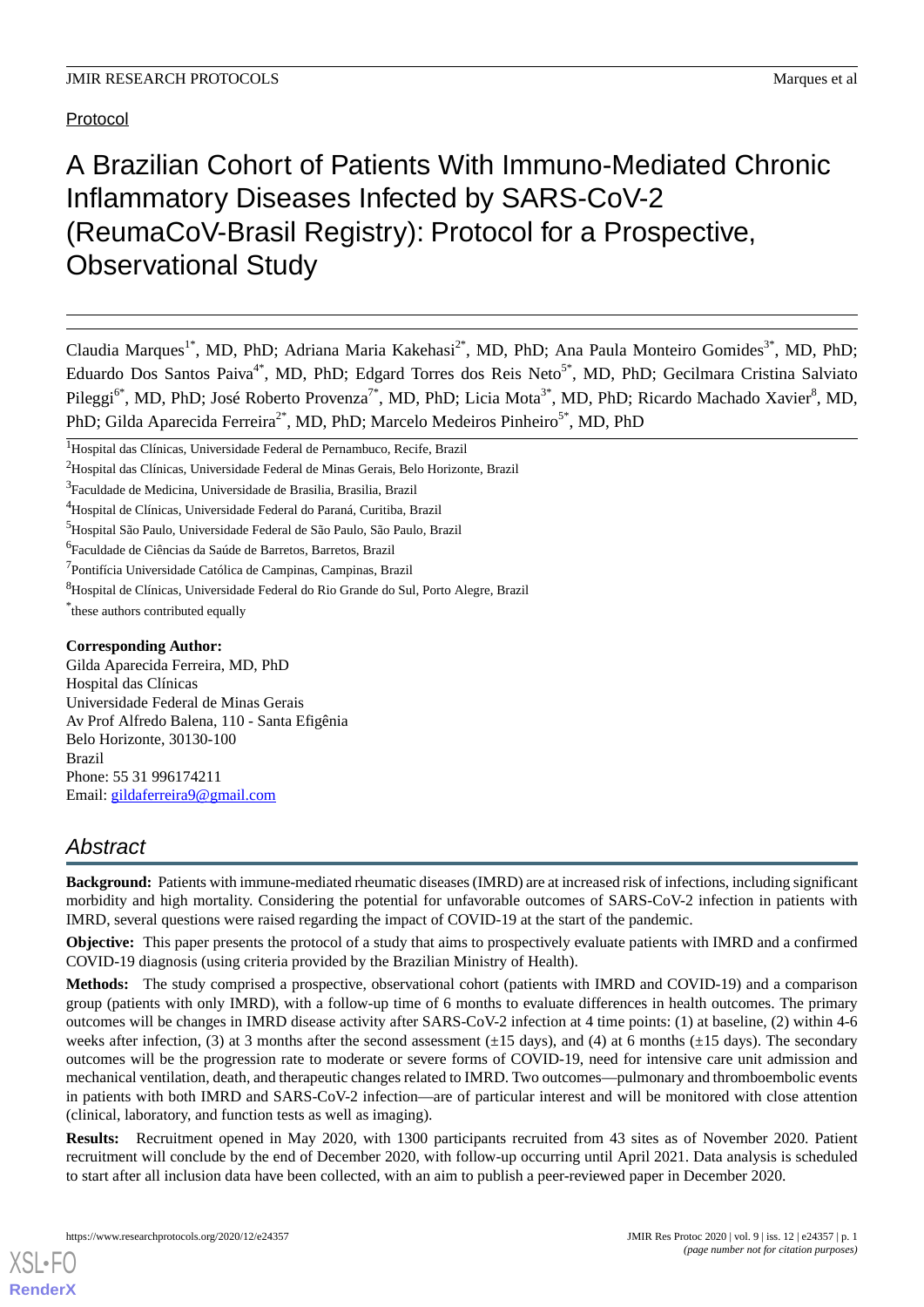**Conclusions:** We believe this study will provide clinically relevant data on the general impact of COVID-19 on patients with IMRD.

**Trial Registration:** Brazilian Registry of Clinical Trials RBR-33YTQC; http://www.ensaiosclinicos.gov.br/rg/RBR-33ytqc/ **International Registered Report Identifier (IRRID):** DERR1-10.2196/24357

*(JMIR Res Protoc 2020;9(12):e24357)* doi:  $10.2196/24357$ 

# **KEYWORDS**

COVID-19; SARS-CoV-2; prospective study; immune-mediated rheumatic diseases; registry; Brazil; inflammatory; chronic disease; cohort; immunology; infection rate; mortality; morbidity

# *Introduction*

### **Background**

COVID-19 was declared a pandemic on March 11, 2020, by the World Health Organization [\[1](#page-8-0)], and on February 26, 2020, Brazil became the first Latin American country to have a confirmed case of COVID-19 [\[2](#page-8-1)]. More than 4 million cases and over 130,000 deaths have been confirmed in Brazil as of July 31, 2020 [\[3\]](#page-8-2).

Patients with immune-mediated rheumatic diseases (IMRD) are at increased risk of infections, including significant morbidity and high mortality [\[4\]](#page-8-3). It is worth emphasizing this is a complex binomial with many factors involved, such as disease activity, age, comorbidities, and drugs (eg, glucocorticoids; conventional synthetic, specific target or biological disease–modifying antirheumatic drugs; and immunosuppressants) [\[5](#page-8-4)]. Considering a possibly unfavorable evolution of SARS-CoV-2 infection in patients with IMRD, a number of questions has been posed regarding the impact of COVID-19 at the start of the pandemic, including withdrawal or spacing of medications, hospitalization, need of mechanical ventilation, and mortality rate [\[6](#page-8-5)-[8\]](#page-8-6).

Some Italian, American, French, and Chinese databases have started to demonstrate that the risk of poor outcomes is quite similar to the general population and could be linked more closely with comorbidities and aging than IMRD itself [[9](#page-8-7)-[11\]](#page-8-8). However, there are controversial data, especially regarding mortality rates [[12](#page-8-9)[,13](#page-8-10)]. More recently, a systematic review and meta-analysis showed the prevalence of COVID-19 to be 0.011

(95% CI 0.005-0.0025), which was significantly higher than that of the comparison group [\[14](#page-9-0)].

Considering Brazil as a continental country and with relevant regional and socioeconomic differences, as well as discrepancies concerning basic sanitation and access to public and private health care systems, it is important to generate data related to disease activity, treatment management, and survival curves in patients with both IMRD and COVID-19.

#### **Aims**

This paper presents the protocol for the ReumaCoV-Brasil Registry (Brazilian Registry of Patients with Immuno-mediated Chronic Inflammatory Diseases Infected by SARS-CoV-2). This trial was registered with the Brazilian Register of Clinical Trials (RBR-33YTQC) on June 1, 2020.

The primary objective is to prospectively evaluate patients with IMRD who had COVID-19, according to the Brazilian Ministry of Health criteria [\[15](#page-9-1)] ([Multimedia Appendix 1\)](#page-8-11), and to compare them to a control group of IMRD patients without a COVID-19 diagnosis.

The inclusion phase started on May 20, 2020, with the recruitment of patients from 43 centers in 5 regions of the country [\(Textbox 1](#page-2-0) and [Figure 1](#page-3-0)), and will run through November 30, 2020, considering that Brazil is still undergoing community viral transmission. An invitation to participate in this study was sent to all rheumatologists affiliated with the Brazilian Society of Rheumatology. Most invitees were employed at academic centers or private offices.

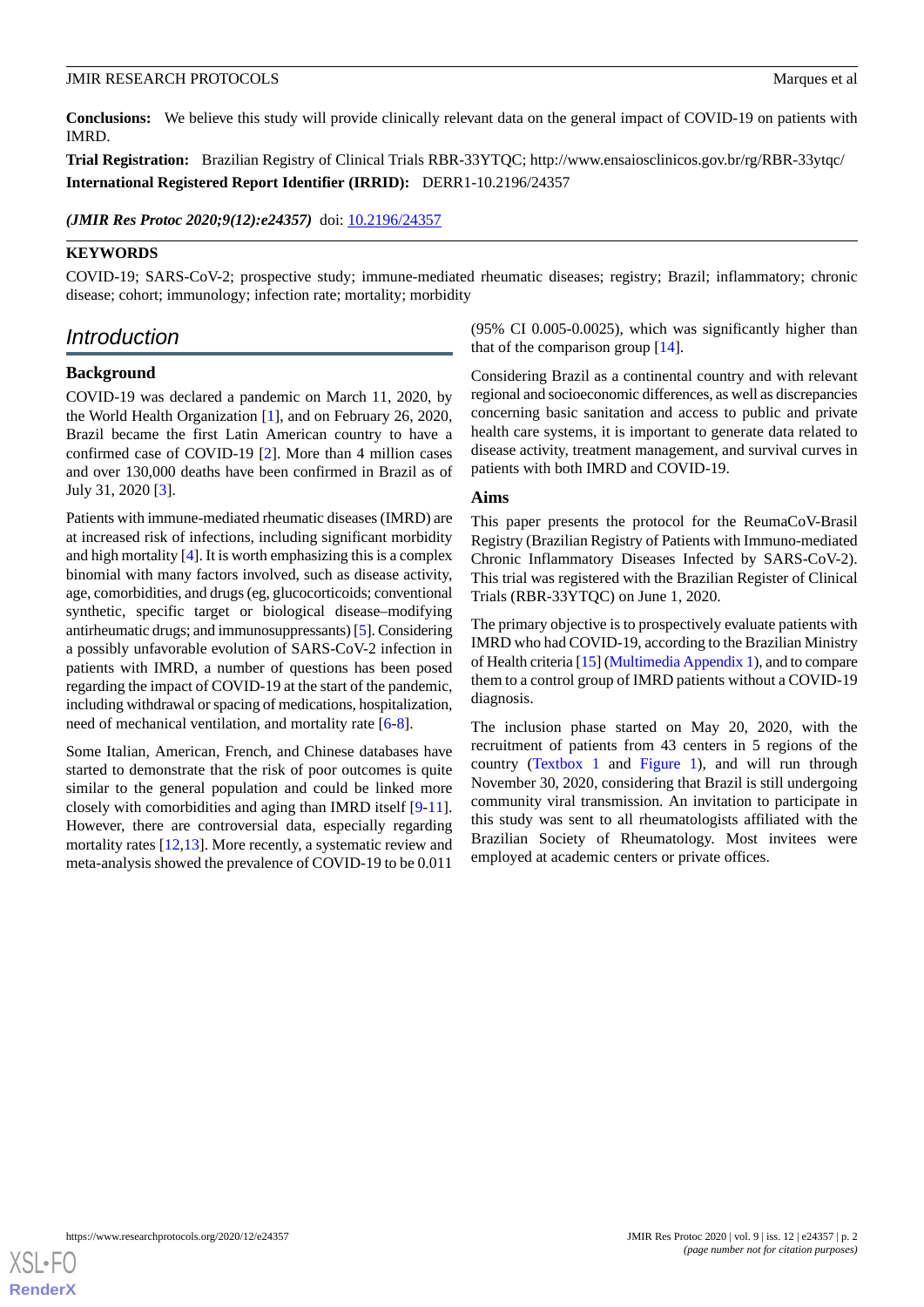#### **JMIR RESEARCH PROTOCOLS Marques et al.** Marques et al.

<span id="page-2-0"></span>**Textbox 1.** Participating research sites in Brazil.

- Hospital das Clínicas, Universidade Federal de Pernambuco
- Artrocenter Clínica Médica Unidade Taubaté, São Paulo
- Centro de Pesquisas Clínicas, São Paulo
- Clínica Jozélio Freire de Carvalho, Bahia
- Clínica Médica do Hospital Baia Sul, Santa Catarina
- Clínica Omura Medicina Diagnóstica, São Paulo
- Faculdade de Ciências da Saúde de Barretos, São Paulo
- Fundação Hospitalar do Estado do Acre
- Fundação Universidade Estadual do Ceará
- Hospital da Secretária da Saúde do Distrito Federal Instituto Hospital de Base do Distrito Federal
- Hospital das Clínicas da Faculdade de Medicina da USP, São Paulo
- Hospital das Clínicas da Faculdade de Medicina de Marilia, São Paulo
- Hospital das Clínicas da Universidade Estadual de Campinas, São Paulo
- Hospital das Clínicas da Universidade Federal de Goiás
- Hospital das Clínicas da Universidade Federal de Uberlândia, Minas Gerais
- Hospital das Clínicas, Faculdade de Medicina de Ribeirão Preto USP, São Paulo
- Hospital das Clínicas, Universidade Federal de Minas Gerais
- Hospital de Base, Fundação Faculdade Regional de Medicina São José Do Rio Preto, São Paulo
- Hospital de Clínicas de Porto Alegre, Universidade Federal do Rio Grande do Sul
- Hospital de Clínicas, Universidade Federal do Paraná
- Hospital dos Servidor Público Estadual de São Paulo
- Hospital Geral de Fortaleza, Ceará
- Hospital Getúlio Vargas, Pernambuco
- Hospital Governador Celso Ramos, Santa Catarina
- Hospital Moinhos de Vento, Porto Alegre
- Hospital Nossa Senhora da Conceição, Rio Grande do Sul
- Hospital Regional da Unimed de Fortaleza, Ceará
- Hospital Santa Casa de Misericórdia de Vitória, Espírito Santo
- Hospital São Lucas da PUCRS, Pontifica Universidade Católica do Rio Grande do Sul
- Hospital São Paulo, Universidade Federal de São Paulo
- Hospital Universitário Clementino Fraga Filho (1), Universidade Federal do Rio de Janeiro
- Hospital Universitário Clementino Fraga Filho (2), Universidade Federal do Rio de Janeiro
- Hospital Universitário de Londrina, Universidade Estadual de Londrina, Paraná
- Hospital Universitário Lauro Wanderley, Universidade Federal da Paraíba
- Hospital Universitário, Universidade Federal de Juiz de Fora, Minas Gerais
- Instituto de Medicina Integral Professor Fernando Figueira, Pernambuco
- Laboratório de Imunopatologia Keizo Asamy, Pernambuco
- Santa Casa de Misericórdia de Belo Horizonte, Minas Gerais
- Universidade de Brasília, Distrito Federal
- Universidade de Santo Amaro, São Paulo
- Universidade Estadual do Rio de Janeiro
- Universidade Federal de Ciências da Saúde de Porto Alegre, Rio Grande do Sul
- Universidade Federal do Amazonas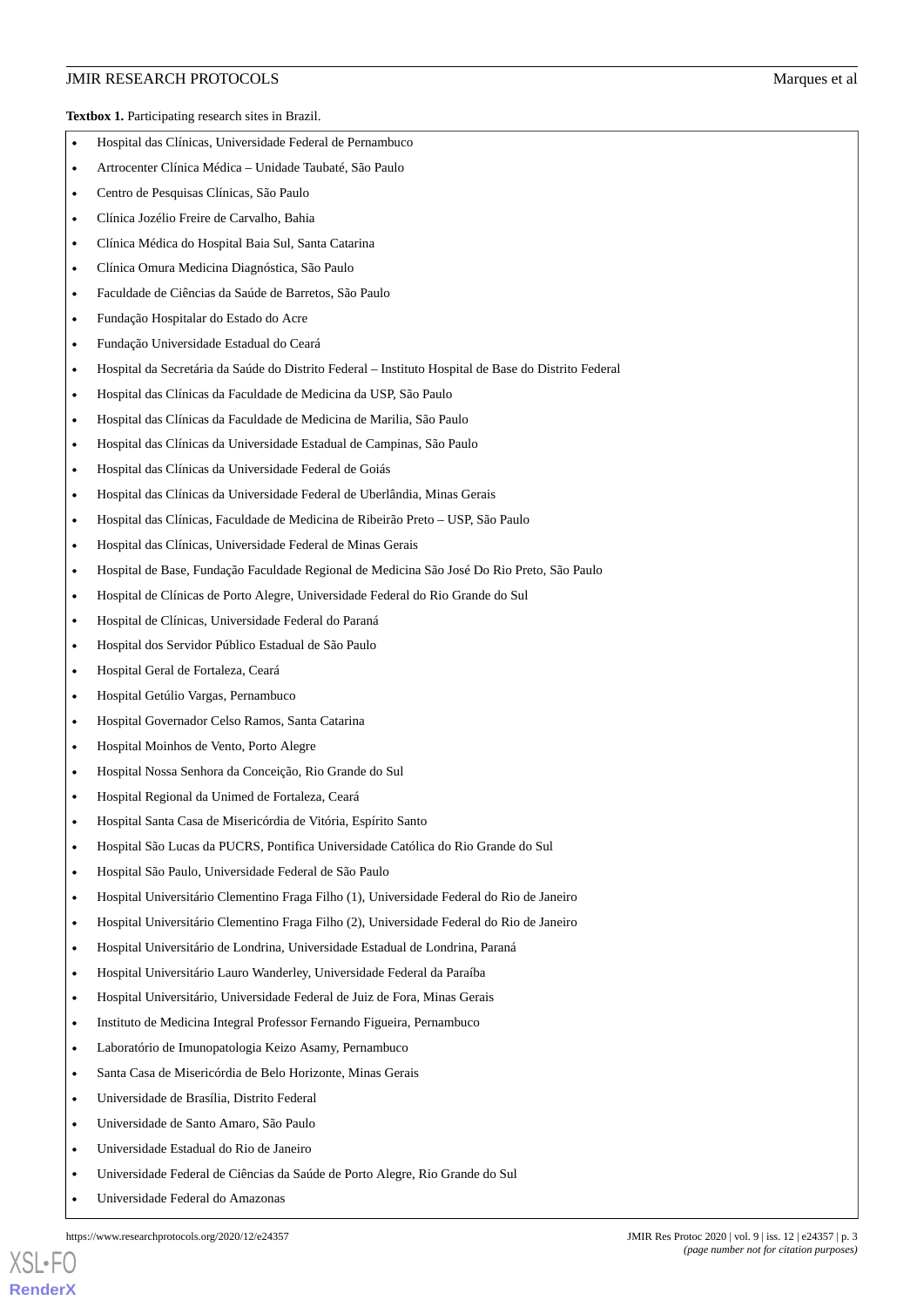<span id="page-3-0"></span>**Figure 1.** A nationwide task force, comprising 43 centers from 5 geographic regions in Brazil (see full organization names in Textbox 1).



Over the course of 6 months, participants will be questioned regarding disease activity, clinical manifestations of COVID-19 (complaints; evolution [eg, need for hospitalization, intensive care unit, or mechanical ventilation; or death]; time from infection to resolution; epidemiologic, demographic, and socioeconomic data), concomitant medications management, social distancing, flu vaccination, survival curves, and mortality rates.

The secondary objectives will include assessing the autoantibodies profile (rheumatoid factor, anti–cyclic citrullinated peptide [anti-CCP], anti–citrullinated protein antibody, antinuclear antibody, anticardiolipin immunoglobulin [Ig] G and IgM), as well as immunoglobulins (IgM, IgG, and IgA) and the serologic conversion rate for SARS-CoV2 (IgG and IgM).

# *Methods*

### **Study Design**

ReumaCoV-Brasil is a multicenter, observational, prospective registry implemented to monitor adult IMRD patients with a confirmed diagnosis of COVID-19, according to the Brazilian Ministry of Health criteria [[13\]](#page-8-10).

Using a nationwide sampling strategy, it is a 2-phase study: (1) cross-sectional evaluation (inclusion) with information about previous or current symptoms of COVID-19 and clinical characteristics at baseline, which can be performed via telephone call (preferred due to social distancing measures) or by a face to face visit, if possible; and (2) prospective follow-up concerning the IMRD characteristics with 2 face to face visits, every 3 months (3-month and 6-month assessments), after viral infection.

### **Participants and Eligibility Criteria**

Regardless COVID-19 diagnosis, eligible patients include those aged 18 years or over with a prior diagnosis of IMRD, according to the American College of Rheumatology or European League against Rheumatism criteria, including rheumatoid arthritis [[16,](#page-9-2)[17\]](#page-9-3), systemic lupus erythematosus [\[18](#page-9-4),[19\]](#page-9-5), Sjögren syndrome [[20\]](#page-9-6), systemic sclerosis [[21\]](#page-9-7), inflammatory myopathies [\[22](#page-9-8)], axial spondyloarthritis [\[23](#page-9-9)-[25\]](#page-9-10), enteropathic arthritis [\[26](#page-9-11)], psoriatic arthritis [\[27](#page-9-12)], sarcoidosis [[28\]](#page-9-13), antiphospholipid syndrome [\[29](#page-9-14)], Behçet disease [\[30](#page-9-15)], mixed connective tissue disease [\[31](#page-9-16)], Takayasu arteritis [\[32](#page-9-17),[33\]](#page-9-18), giant cell arteritis [\[34](#page-9-19)], ANCA (antineutrophil cytoplasm antibodies)-associated vasculitides [[35](#page-10-0)[-38](#page-10-1)], and juvenile idiopathic arthritis in adults [\[39](#page-10-2)]. In addition, a third group will also be evaluated, consisting of non-IMRD patients with COVID-19 infection.

The exclusion criteria included the presence of other primary immunodeficiency diseases, past organ or bone marrow transplantation, neoplasms within the last 5 years, current chemotherapy, HIV diagnosis, and thymus diseases. The controls will be patients with IMRD but without a diagnosis of COVID-19, matched for sex, age, and IMRD type. The exclusion criteria stated above will apply to the control group as well.

Considering the moderate to severe forms of COVID-19 as the dependent variable and an estimated rate at 20%, according to the current literature, as well as the proportion of 1 case for 1 control and an error  $\alpha = 5\%$  and  $\beta = 20\%$ , the sample calculation was approximately 576 IMRD patients with positive COVID-19 and 576 IMRD patients without COVID-19 [[1,](#page-8-0)[2](#page-8-1),[8\]](#page-8-6).

#### **Clinical Data and Outcomes**

When an IMRD case is identified, the patient will be invited to participate in the study and will be enrolled after reading and

```
XSL•FO
RenderX
```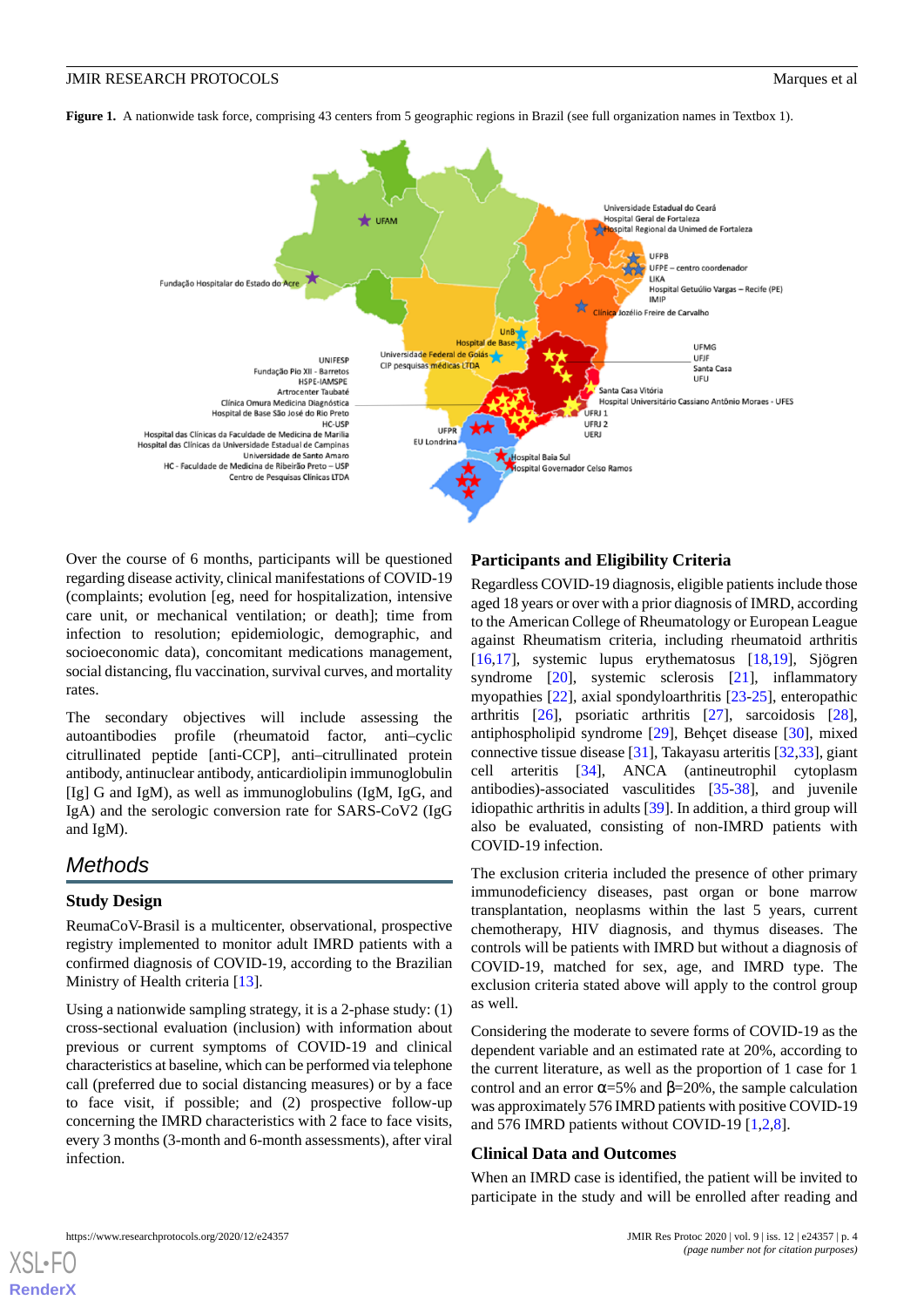signing the informed consent form ([Multimedia Appendix 2\)](#page-8-12). The clinical form ([Multimedia Appendix 3](#page-8-13)) will be filled at baseline and at 3- and 6-month follow-up using the REDCap platform. Each researcher (principal investigator and 4 additional subinvestigators for each center) will have a unique and personalized login and password to access this platform. The REDCap platform will be frequently monitored in order to ensure data quality.

The primary outcomes will be changes in IMRD activity after SARS-CoV-2 infection at 4 time points: (1) baseline; (2) within 4-6 weeks after SARS-CoV-2 infection; (3) 3 months after inclusion in the study  $(\pm 15 \text{ days})$ ; (4) 6 months after inclusion  $(\pm 15$  days) ([Table 1](#page-4-0) and [Figure 2\)](#page-4-1). If the patient is unavailable to perform a face to face visit at baseline because of social distancing, the physician may use clinical data from within the last 6 months (a period of time without any evidence for COVID-19).

#### <span id="page-4-0"></span>Table 1. ReumaCoV-Brasil procedures<sup>a</sup>.

| Procedure                        | Visit 1 (inclusion)                                                              |                       | Visit 2 (face to face)<br>$-3$ months | Visit 3 (face to face)<br>$-6$ months |
|----------------------------------|----------------------------------------------------------------------------------|-----------------------|---------------------------------------|---------------------------------------|
|                                  |                                                                                  |                       | $(\pm 15 \text{ days})$               | $(\pm 15 \text{ days})$ after visit   |
|                                  |                                                                                  |                       | after visit 1                         |                                       |
|                                  | Phone call – immediately after Face to face – within $4-6$<br>COVID-19 diagnosis | weeks after inclusion |                                       |                                       |
| Informal consent                 |                                                                                  |                       |                                       |                                       |
| Inclusion and exclusion criteria | √                                                                                | √                     |                                       |                                       |
| Signed informed consent          |                                                                                  | √                     |                                       |                                       |
| Clinical data                    |                                                                                  | √                     |                                       |                                       |
| Disease activity assessment      |                                                                                  | √                     |                                       |                                       |
| Lab exams                        |                                                                                  |                       |                                       |                                       |

<span id="page-4-1"></span><sup>a</sup>The same procedures will be adopted for the control group.

#### **Figure 2.** Study flowchart.



The disease activity assessment will be performed using a global patient assessment and physician assessment, using a numerical visual scale (0-10), as well as specific and validated disease activity measurements or prognostic factors related to systemic vasculitis ([Textbox 2\)](#page-5-0). In addition, the type of organ or tissue with systemic prior involvement (eg, the renal, lung, heart, or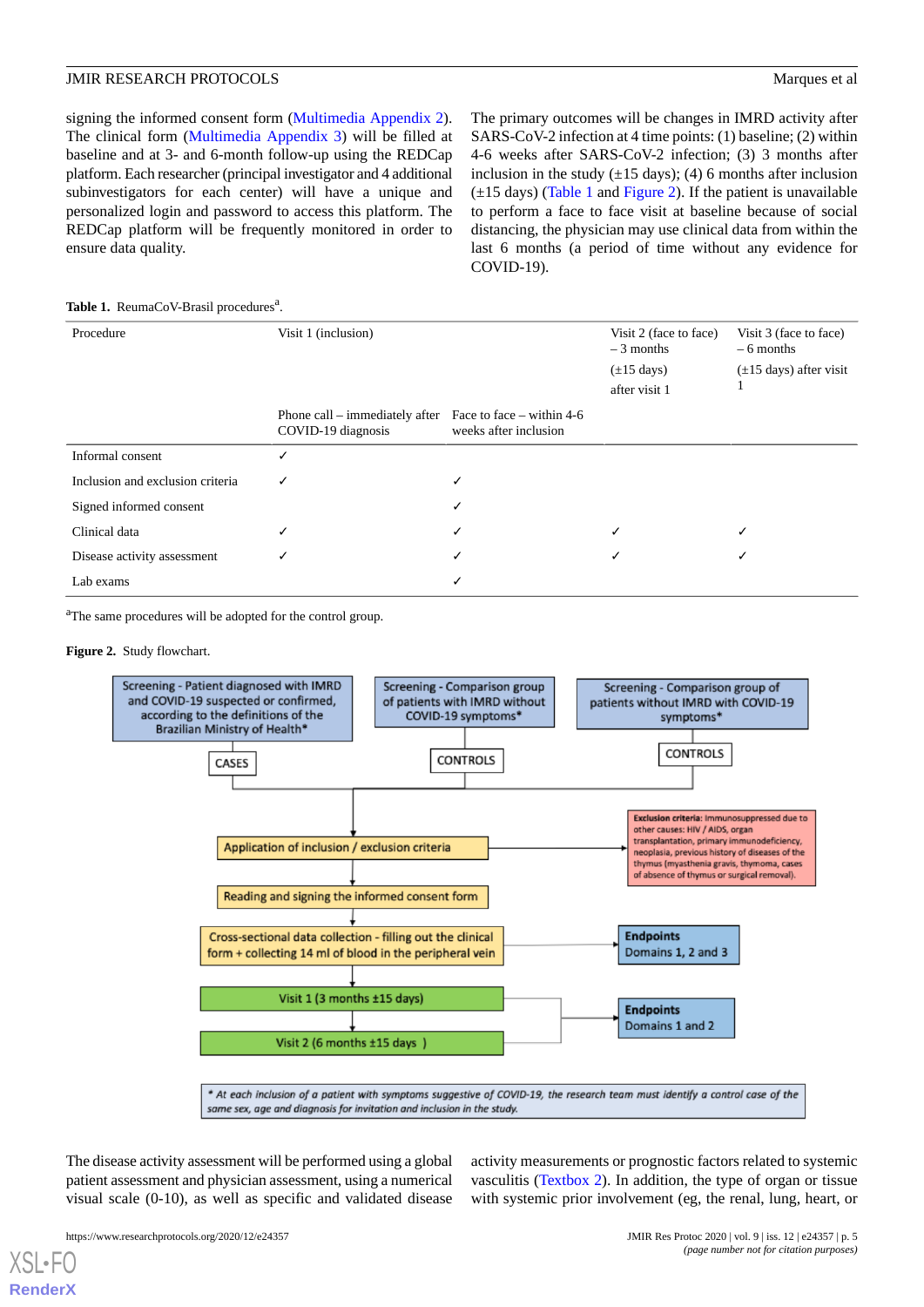nervous system [central or peripheral]; hematological, gut, eye, vessels, skin, mucous, and other extra-articular manifestations) will be assessed. For musculoskeletal complaints, including muscle (fatigue, pain, weakness, and myopathy) and joint (arthritis, enthesitis, and dactylitis), endpoints will also be

evaluated. The secondary outcomes assessed will be the progression to moderate or severe forms of COVID-19, need for intensive care unit admission and mechanical ventilation, and death.

<span id="page-5-0"></span>**Textbox 2.** Specific and validated disease activity measurements and prognostic factors.

| 1.  | Rheumatoid arthritis                                                              |
|-----|-----------------------------------------------------------------------------------|
| 2.  | Clinical Disease Activity Index [40]                                              |
| 3.  | Axial spondyloarthritis                                                           |
| 4.  | Ankylosing Spondylitis Disease Activity Score-C-Reactive Protein [41]             |
| 5.  | Ankylosing Spondylitis Disease Activity Score-Erythrocyte Sedimentation Rate [41] |
| 6.  | Bath Ankylosing Spondylitis Disease Activity Index [42]                           |
| 7.  | Psoriatic arthritis                                                               |
| 8.  | Psoriasis Area Severity Index and nail disease [43]                               |
| 9.  | Disease Activity in Psoriatic Arthritis [44]                                      |
| 10. | Minimal Disease Activity [45]                                                     |
|     | 11. Systemic erythematous lupus                                                   |
| 12. | Modified Systemic Erythematous Lupus Disease Activity Index [46,47]               |
| 13. | Sjögren syndrome                                                                  |
| 14. | European League Against Rheumatism Sjögren's Syndrome Disease Activity Index [48] |
|     | 15. Systemic sclerosis                                                            |
|     | 16. Rodnan score [49]                                                             |
|     | 17. Raynaud's phenomenon and digital ulcers                                       |
|     | 18. Behçet disease (BD)                                                           |
|     | 19. Behçet's Disease Current Activity Form [50]                                   |
|     | 20. Inflammatory myopathies                                                       |
| 21. | Manual Muscle Testing in 8 muscles [51]                                           |
| 22. | Health Assessment Questionnaire [52]                                              |
| 23. | Systemic vasculitis                                                               |
| 24. | Birmingham Vasculitis Activity Score, version 3 [53]                              |
|     | 25. Five-Factor Score [54]                                                        |
|     |                                                                                   |

Details about previous lab exams will also be recorded, such as erythrocyte sedimentation rate, C-reactive protein, rheumatoid factor, anti-CCP, antinuclear antibody, anti-ENA (extractable nuclear antigen), anti–double-stranded DNA, human leukocyte antigen B27, complement, anticardiolipin IgG and IgM, ANCA, and cryoglobulins.

The secondary outcomes will be related to COVID-19 itself, such as hospitalization, need of intensive care unit, mechanical ventilation, time from onset of symptoms or hospitalization to development of severe acute respiratory syndrome (SARS), outcome after SARS (improvement or death), laboratory changes (renal function, hemoglobin, leucocytes, lymphocytes, platelets, ferritin, albumin, D-dimer, fibrinogen), and pharmacological (hydroxychloroquine, azithromycin, glucocorticoids, heparin, antibiotics, intravenous immunoglobulin, tocilizumab), experimental (convalescent plasma, extracorporeal membrane oxygenation), and supportive treatments. Moreover, information

[XSL](http://www.w3.org/Style/XSL)•FO **[RenderX](http://www.renderx.com/)**

about changes in IMRD treatment (withdrawal, dosage reduction or addition) and new autoimmune manifestations will be also recorded for all patients.

Two outcomes—pulmonary and thromboembolic events in patients with both IMRD and SARS-CoV-2 infection—are of particular interest and will be monitored with close attention and entail the collection of more data (clinical, lab, function tests, and imaging, when appropriate) because they have been reported as an important aspect of moderate and severe forms of COVID-19, and heparin and direct oral anticoagulants are used to manage them. Considering that some researchers have shown antiphospholipid autoantibodies in patients from the general population without IMRD, another secondary endpoint is to evaluate these aspects as well as to verify if patients with IMRD could have more thromboembolic events compared to the third group (patients without IMRD) [[55](#page-10-18)[,56](#page-11-0)].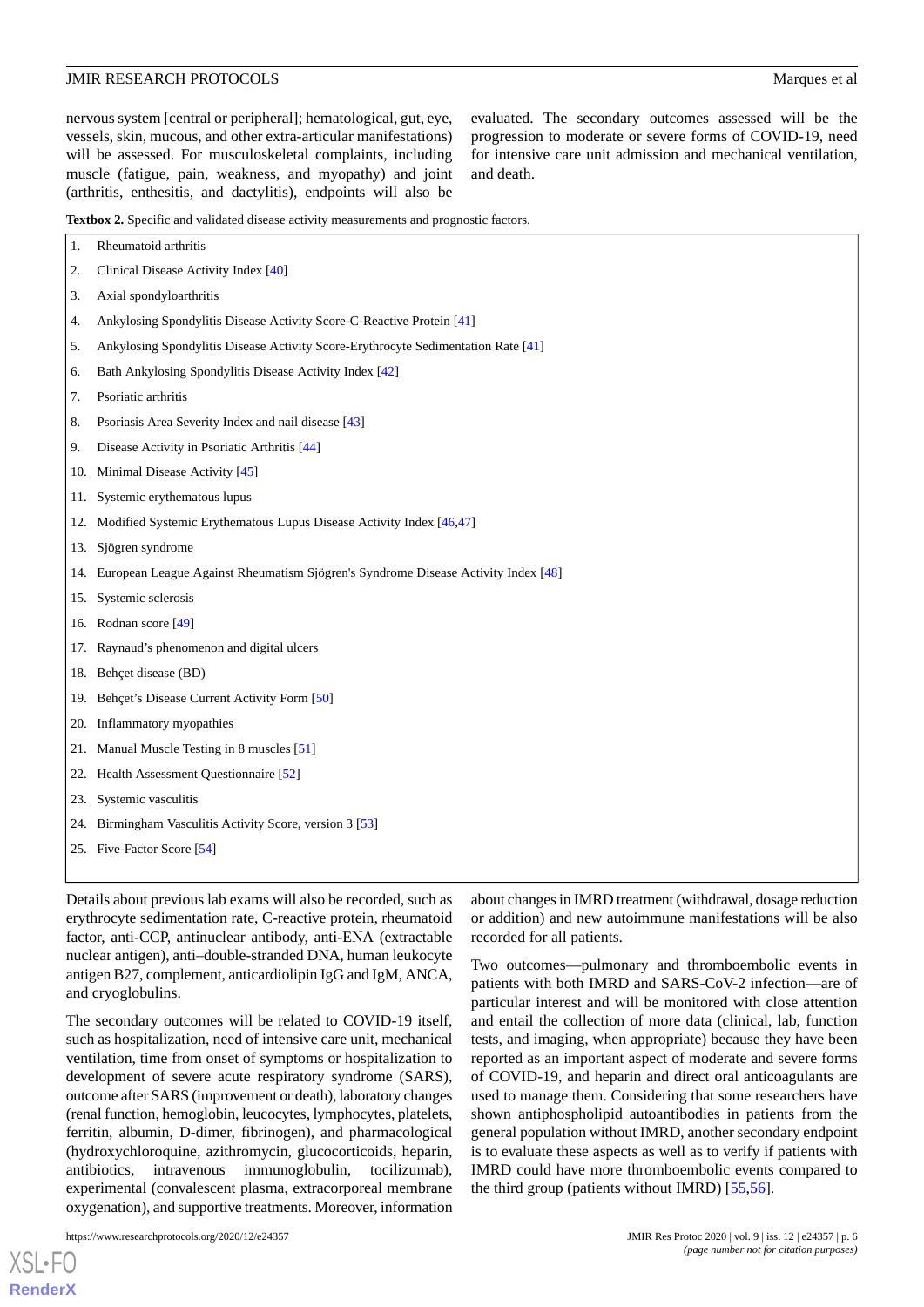The explanatory variables will be age, sex, geographic localization, race, education level, profession, employment situation, comorbidities, IMRD details (disease activity, time since diagnosis, level of damage), concomitant medications, and COVID-19 symptoms (eg, fever, cough, dysgeusia, anosmia, myalgia, fatigue, expectoration, shortage of breath, headache, dizziness, diarrhea, nausea, vomiting), time of infection, municipality, and vaccination against the flu.

If IMRD patients without symptoms of COVID-19 enrolled in the control group test positive for anti–SARS-CoV-2 antibodies (IgM and/or IgG) after scheduled lab exams at baseline, they will be considered as having COVID-19 and will be moved from the control group to the intervention group (asymptomatic group).

# **Lab Data Collection**

A total of 14 mL of blood will be collected for further lab testing, according to the protocol described in [Figure 3](#page-6-0). The blood will be centrifuged at 3000 rpm with the serum being separated and stored at –20 °C at each participating center and will be sent to the Hermes Pardini Laboratory posteriorly via one-way shipping. The anti–SARS-CoV-2 antibodies (IgM and IgG) will be evaluated by ELISA (enzyme-linked immunosorbent assay; Euroimmun), using plasma aliquots, according to the manufacturer's recommendations. Rheumatoid factor, anti-CCP, antinuclear antibody, anticardiolipin (IgG and IgM), and immunoglobulins (IgM, IgG, and IgA) will be tested using serum aliquots and pre-established protocols.

The total blood tube and another tube with RNAlater added will be shipped to the Keizo Asami Immunopathology Laboratory, located at the Federal University of Pernambuco and maintained at  $-80$  °C [\(Figure 3\)](#page-6-0).

<span id="page-6-0"></span>**Figure 3.** Blood collection and storage protocol: The blood from the peripheral vein will be collected in a total of 16 ml: 3 EDTA tubes, one with 2 ml and two with 4 ml and 1 dry tube with separating gel. To the first EDTA tube, where 2 ml of blood was collected, 2 ml of RNAlater will be added for later storage. The second EDTA tube will be stored with total blood. The third EDTA tube will be centrifuged for plasma separation, along with the dry tube, for serum separation. Serum and plasma will be divided into 2 ml aliquots and frozen at -20ºC, together with the tube where RNAlater was added, and the EDTA tube containing whole blood.



#### **Data Management and Monitoring**

The data will be collected by appropriate and trained health care staff, particularly rheumatologists from public and private backgrounds. In addition, 4 study coordinators will provide regular assistance and training regarding data quality. Regular data inspection and quality control will be performed throughout the lifetime of the study. Research sites will retain identifiable study data securely. The data custodians will work together to establish a suitable trial data repository for the anonymized study data set following the conclusion of primary and secondary

[XSL](http://www.w3.org/Style/XSL)•FO **[RenderX](http://www.renderx.com/)**

data analysis. Anonymization will ensure patients' privacy and adherence to the previously mentioned guidelines.

#### **Endpoints**

The study's endpoints are as follows:

- Domain 1: changes in disease activity and modifications in lab exam results
- Domain 2: outcomes concerning moderate and severe forms such as hospitalization rate, need for intensive care unit and mechanical ventilation, total hospitalization time, and death;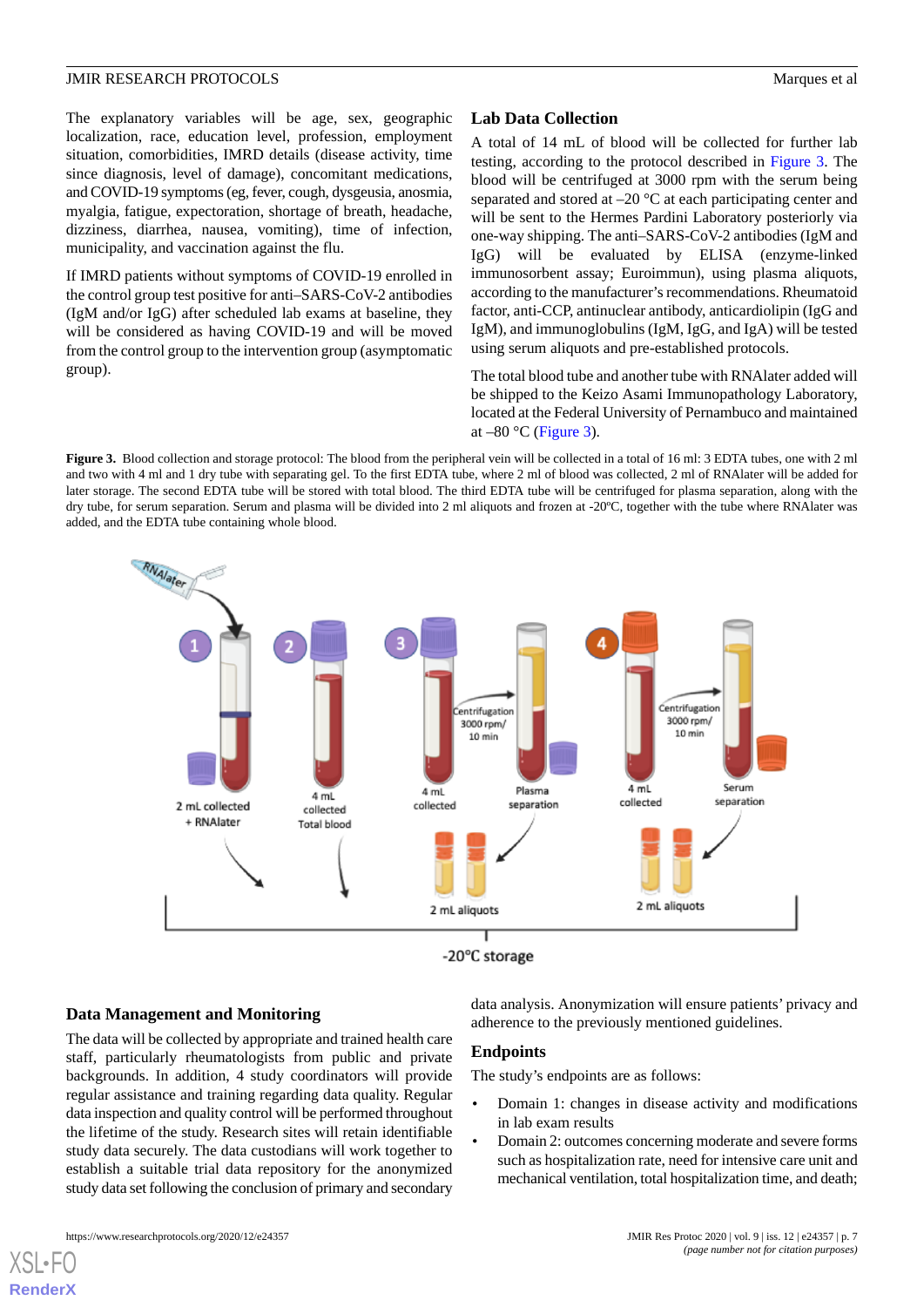date of a major serious event (death, hospitalization, survival curve)

• Domain 3: humoral response regarding anti–SARS-CoV-2 antibodies and autoantibodies related to IMRD.

### **Statistical Analysis**

The data will be analyzed in a descriptive way using absolute and relative frequencies for categorical variables and quantitative measures (mean, median, quartiles, minimum and maximum values, and standard deviation) for numerical variables. The normality of the data will be verified using the Kolmogorov-Smirnov test.

The chi-square association test will be used to assess any differences among the endpoints, or the Fischer exact test for small samples. The linear associations among variables will be evaluated using the Pearson correlation or Spearman, when appropriate.

For the evaluation of the behavior of clinical variables between 2 or more points in time by group, analysis of variance (ANOVA) will be used, with repeated measures to be made. In case of nonnormality of the data, the averages of the groups at each time point will be compared using the Kruskal-Wallis nonparametric test. To compare the means between the groups, the Wilcoxon nonparametric test will be used.

The comparison between the means of numerical variables with normal distribution will be verified through the Student *t* test. In case of violation of the assumption of normality, the Mann-Whitney nonparametric test will be used.

Adjusted multiple linear regression models will be used to assess the simultaneous effects of sex, age, time of disease, disease activity, comorbidities, concomitant medications, and other confounding variables, according to the group and predefined outcomes. For dichotomous dependent variables, a logistic regression model will be preferred. Survival analysis models, including log rank and Kaplan-Meier tests, adjusted for confounding variables, will be developed to assess the main outcomes over time. The time defined as the end date will be the date of a major event, such as illness with confirmation or suspicion of infection, hospitalization, or death.

SPSS, version 20 (IBM Corp), will be used in all analyses, and a *P* value <.05 will be defined as significant.

# *Results*

# **Ethics Approval and Regulatory Considerations**

The results of this research will be presented in an aggregated form, guaranteeing confidentiality and ensuring that there are no risks to patients' well-being and care. This protocol was approved by the Brazilian Committee of Ethics in Human Research on April 5, 2020 (CAAE 30186820.2.1001.8807; number: 3.933.204), and registered on the Brazilian Registry of Clinical Trials (RBR-33YTQC) on June 1, 2020. The project is in the data collection phase, which is expected to end in May 2021.

# **Data Availability and Materials**

The data are owned and held by the Brazilian Society of Rheumatology (Sociedade Brasileira de Reumatologia). Data can be obtained upon request.

The authors will ensure safe and proper conduct of the study, in agreement with the International Conference on Harmonization Guideline for Good Clinical Practice and the Declaration of Helsinki [\[57](#page-11-1)], and reserve the right to audit all study documents and standard operating procedures at the coordinating center and research sites.

# *Discussion*

The ReumaCoV-Brasil is a Brazilian registry of rheumatic patients with COVID-19, supported by the Brazilian Society of Rheumatology. This study was designed to provide more information on epidemiological data and specific outcomes in Brazilian patients with IMRD across the country. In addition, the immunophenotyping may help us to understand the different outcomes according to genetic background and host response [[58,](#page-11-2)[59\]](#page-11-3). With an unprecedent design and a real-life perspective, particularly focused on disease activity before and 6-month follow-up after COVID-19 diagnosis, ReumaCoV-Brasil will add new evidence regarding the complex interaction between SARS-CoV-2 and IMRD. In addition, our database will be linked to other national databases for enhancing the magnitude of captured data and to avoid missing data. However, some limitations may occur, such as potential biases, including notification of more severe cases and lack of confirmatory tests (SARS-CoV-2 RNA [ribonucleic acid] real-time polymerase chain reaction) in asymptomatic patients or with nonsevere forms. In addition, our data will allow comparisons with other international registries and provide enhanced knowledge about similarities and differences across countries. Another relevant point is related to case definitions that varied among countries and could contribute to the differences in the case fatality rates in affected regions. A clear definition of a COVID-19 case is crucial for management, tracking of clinical illness, and to inform the quarantine measures and social distancing during the COVID-19 outbreak [[60\]](#page-11-4). For our registry, we choose suitable criteria to avoid problems concerning outcome definitions. We believe this study will provide clinically relevant data on the general impact of COVID-19 on patients with IMRD.

### **Acknowledgments**

We thank the researchers involved in the 43 centers participating in ReumaCoV-Brasil.

This work was funded by the Brazilian Society of Rheumatology, CNPq (Conselho Nacional de Desenvolvimento Científico e Tecnológico – MCTIC/CNPq/FNDCT/MS/SCTIE/Decit number 07/2020). The funders of the study had no role in the study design, data collection, data analysis, data interpretation, or writing of the report.

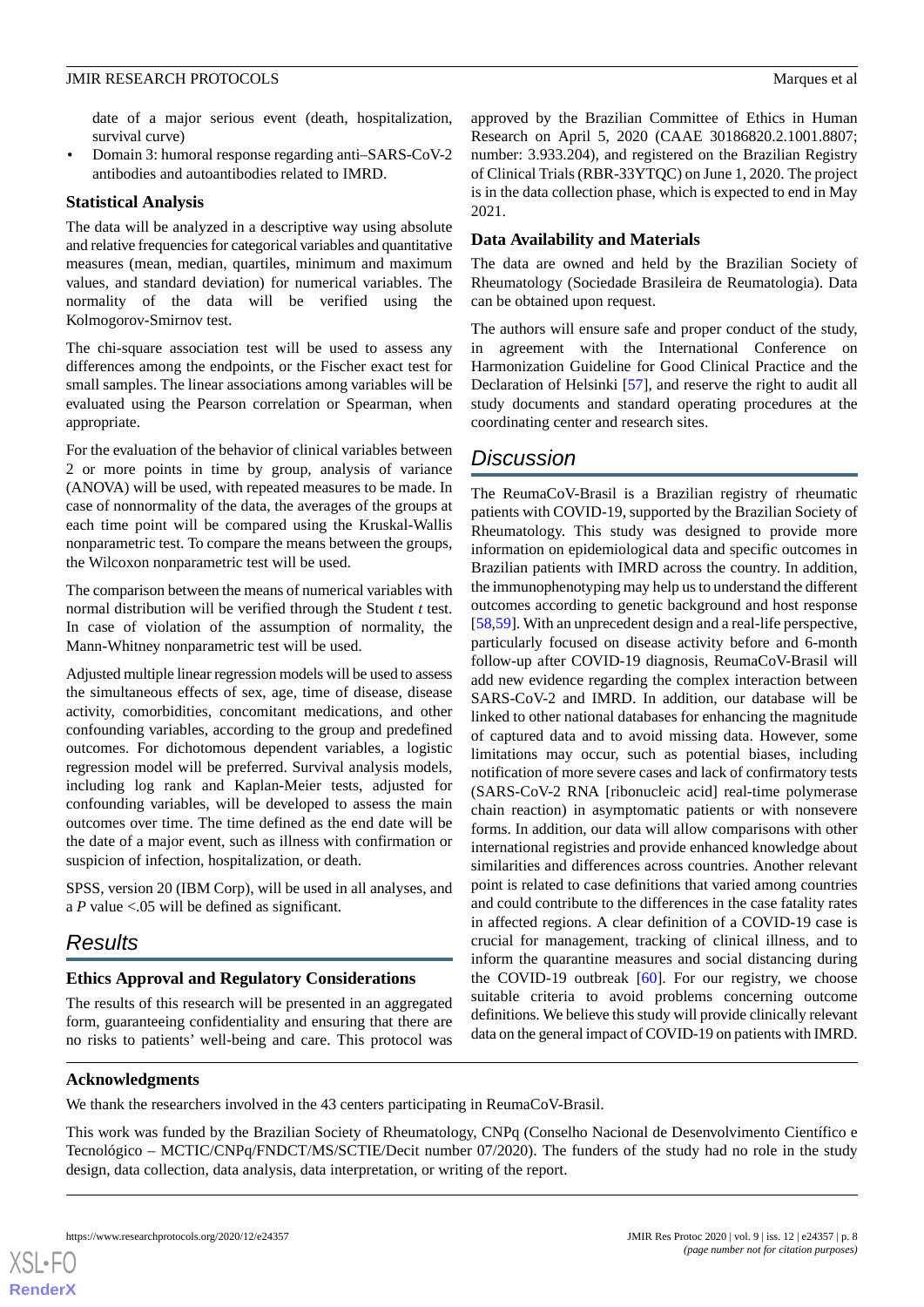# **Authors' Contributions**

All authors contributed equally in all phases of the protocol design, as well as in the preparation and revision of this manuscript.

# **Conflicts of Interest**

<span id="page-8-11"></span>None declared.

# **Multimedia Appendix 1**

Definitions of symptomatic suspected and confirmed cases and asymptomatic cases of COVID-19, according to the Brazilian Ministry of Health criteria.

<span id="page-8-12"></span>[[PNG File , 190 KB-Multimedia Appendix 1](https://jmir.org/api/download?alt_name=resprot_v9i12e24357_app1.png&filename=9124df2738732679a76e00ecea5c3635.png)]

# **Multimedia Appendix 2**

<span id="page-8-13"></span>Informed consent form (in portuguese). [[PDF File \(Adobe PDF File\), 238 KB](https://jmir.org/api/download?alt_name=resprot_v9i12e24357_app2.pdf&filename=912c94b3946b16258a76d607003806d6.pdf)-[Multimedia Appendix 2\]](https://jmir.org/api/download?alt_name=resprot_v9i12e24357_app2.pdf&filename=912c94b3946b16258a76d607003806d6.pdf)

# **Multimedia Appendix 3**

Clinical form - generate using the REDCAp (Research Electronic Data Capture) platform (available from: http://www.project-redcap.org). [[PDF File \(Adobe PDF File\), 425 KB](https://jmir.org/api/download?alt_name=resprot_v9i12e24357_app3.pdf&filename=aae1d45577e7478192e8d1ed802b33b6.pdf)-[Multimedia Appendix 3\]](https://jmir.org/api/download?alt_name=resprot_v9i12e24357_app3.pdf&filename=aae1d45577e7478192e8d1ed802b33b6.pdf)

<span id="page-8-0"></span>**References**

- <span id="page-8-1"></span>1. Coronavirus Diseases 2019 (COVID-19) situation report - 51. World Health Organization. 2020 Mar 1. URL: [https://www.](https://www.who.int/docs/default-source/coronaviruse/situation-reports/20200311-sitrep-51-covid-19.pdf?sfvrsn=1ba62e57_10) [who.int/docs/default-source/coronaviruse/situation-reports/20200311-sitrep-51-covid-19.pdf?sfvrsn=1ba62e57\\_10](https://www.who.int/docs/default-source/coronaviruse/situation-reports/20200311-sitrep-51-covid-19.pdf?sfvrsn=1ba62e57_10) [accessed 2020-11-10]
- <span id="page-8-3"></span><span id="page-8-2"></span>2. Candido DS, Claro IM, de Jesus JG, Souza WM, Moreira FRR, Dellicour S, Brazil-UK Centre for Arbovirus Discovery' Diagnosis, GenomicsEpidemiology (CADDE) Genomic Network, et al. Evolution and epidemic spread of SARS-CoV-2 in Brazil. Science 2020 Sep 04;369(6508):1255-1260 [[FREE Full text](http://europepmc.org/abstract/MED/32703910)] [doi: [10.1126/science.abd2161](http://dx.doi.org/10.1126/science.abd2161)] [Medline: [32703910](http://www.ncbi.nlm.nih.gov/entrez/query.fcgi?cmd=Retrieve&db=PubMed&list_uids=32703910&dopt=Abstract)]
- <span id="page-8-4"></span>3. COVID-19 Dashboard by the Center for Systems Science and Engineering (CSSE) at Johns Hopkins University (JHU). Johns Hopkins University & Medicine. 2020. URL: <https://coronavirus.jhu.edu/map.html> [accessed 2020-06-24]
- <span id="page-8-5"></span>4. Gabriel SE, Michaud K. Epidemiological studies in incidence, prevalence, mortality, and comorbidity of the rheumatic diseases. Arthritis Res Ther 2009;11(3):229 [[FREE Full text](https://arthritis-research.biomedcentral.com/articles/10.1186/ar2669)] [doi: [10.1186/ar2669](http://dx.doi.org/10.1186/ar2669)] [Medline: [19519924](http://www.ncbi.nlm.nih.gov/entrez/query.fcgi?cmd=Retrieve&db=PubMed&list_uids=19519924&dopt=Abstract)]
- 5. Falagas ME, Manta KG, Betsi GI, Pappas G. Infection-related morbidity and mortality in patients with connective tissue diseases: a systematic review. Clin Rheumatol 2007 May 21;26(5):663-670. [doi: [10.1007/s10067-006-0441-9\]](http://dx.doi.org/10.1007/s10067-006-0441-9) [Medline: [17186117](http://www.ncbi.nlm.nih.gov/entrez/query.fcgi?cmd=Retrieve&db=PubMed&list_uids=17186117&dopt=Abstract)]
- <span id="page-8-6"></span>6. Antony A, Connelly K, De Silva T, Eades L, Tillett W, Ayoub S, et al. Perspectives of Patients With Rheumatic Diseases in the Early Phase of COVID-19. Arthritis Care Res (Hoboken) 2020 Sep 31;72(9):1189-1195 [\[FREE Full text\]](http://europepmc.org/abstract/MED/32526068) [doi: [10.1002/acr.24347\]](http://dx.doi.org/10.1002/acr.24347) [Medline: [32526068\]](http://www.ncbi.nlm.nih.gov/entrez/query.fcgi?cmd=Retrieve&db=PubMed&list_uids=32526068&dopt=Abstract)
- <span id="page-8-7"></span>7. Landewé RB, Machado PM, Kroon F, Bijlsma HW, Burmester GR, Carmona L, et al. EULAR provisional recommendations for the management of rheumatic and musculoskeletal diseases in the context of SARS-CoV-2. Ann Rheum Dis 2020 Jul 05;79(7):851-858. [doi: [10.1136/annrheumdis-2020-217877](http://dx.doi.org/10.1136/annrheumdis-2020-217877)] [Medline: [32503854\]](http://www.ncbi.nlm.nih.gov/entrez/query.fcgi?cmd=Retrieve&db=PubMed&list_uids=32503854&dopt=Abstract)
- 8. Michaud K, Wipfler K, Shaw Y, Simon TA, Cornish A, England BR, et al. Experiences of Patients With Rheumatic Diseases in the United States During Early Days of the COVID-19 Pandemic. ACR Open Rheumatol 2020 Jun;2(6):335-343 [\[FREE](https://doi.org/10.1002/acr2.11148) [Full text\]](https://doi.org/10.1002/acr2.11148) [doi: [10.1002/acr2.11148](http://dx.doi.org/10.1002/acr2.11148)] [Medline: [32311836\]](http://www.ncbi.nlm.nih.gov/entrez/query.fcgi?cmd=Retrieve&db=PubMed&list_uids=32311836&dopt=Abstract)
- <span id="page-8-8"></span>9. Favalli EG, Ingegnoli F, De Lucia O, Cincinelli G, Cimaz R, Caporali R. COVID-19 infection and rheumatoid arthritis: Faraway, so close!. Autoimmun Rev 2020 May;19(5):102523 [\[FREE Full text\]](http://europepmc.org/abstract/MED/32205186) [doi: [10.1016/j.autrev.2020.102523\]](http://dx.doi.org/10.1016/j.autrev.2020.102523) [Medline: [32205186](http://www.ncbi.nlm.nih.gov/entrez/query.fcgi?cmd=Retrieve&db=PubMed&list_uids=32205186&dopt=Abstract)]
- <span id="page-8-9"></span>10. Figueroa-Parra G, Aguirre-Garcia GM, Gamboa-Alonso CM, Camacho-Ortiz A, Galarza-Delgado DA. Are my patients with rheumatic diseases at higher risk of COVID-19? Ann Rheum Dis 2020 Jun;79(6):839-840. [doi: [10.1136/annrheumdis-2020-217322](http://dx.doi.org/10.1136/annrheumdis-2020-217322)] [Medline: [32205336\]](http://www.ncbi.nlm.nih.gov/entrez/query.fcgi?cmd=Retrieve&db=PubMed&list_uids=32205336&dopt=Abstract)
- <span id="page-8-10"></span>11. Lu C, Li S, Liu Y. Role of immunosuppressive therapy in rheumatic diseases concurrent with COVID-19. Ann Rheum Dis 2020 Jun;79(6):737-739. [doi: [10.1136/annrheumdis-2020-217460\]](http://dx.doi.org/10.1136/annrheumdis-2020-217460) [Medline: [32295789](http://www.ncbi.nlm.nih.gov/entrez/query.fcgi?cmd=Retrieve&db=PubMed&list_uids=32295789&dopt=Abstract)]
- 12. Marques C, Pinheiro MM, Reis Neto ET, Dantas AT, Ribeiro FM, Melo AKG. COVID-19 in patients with rheumatic diseases: what is the real mortality risk? Ann Rheum Dis 2020 Jul 13. [doi: [10.1136/annrheumdis-2020-218388\]](http://dx.doi.org/10.1136/annrheumdis-2020-218388) [Medline: [32660978](http://www.ncbi.nlm.nih.gov/entrez/query.fcgi?cmd=Retrieve&db=PubMed&list_uids=32660978&dopt=Abstract)]
- 13. Williamson EJ, Walker AJ, Bhaskaran K, Bacon S, Bates C, Morton CE, et al. Factors associated with COVID-19-related death using OpenSAFELY. Nature 2020 Aug;584(7821):430-436. [doi: [10.1038/s41586-020-2521-4\]](http://dx.doi.org/10.1038/s41586-020-2521-4) [Medline: [32640463](http://www.ncbi.nlm.nih.gov/entrez/query.fcgi?cmd=Retrieve&db=PubMed&list_uids=32640463&dopt=Abstract)]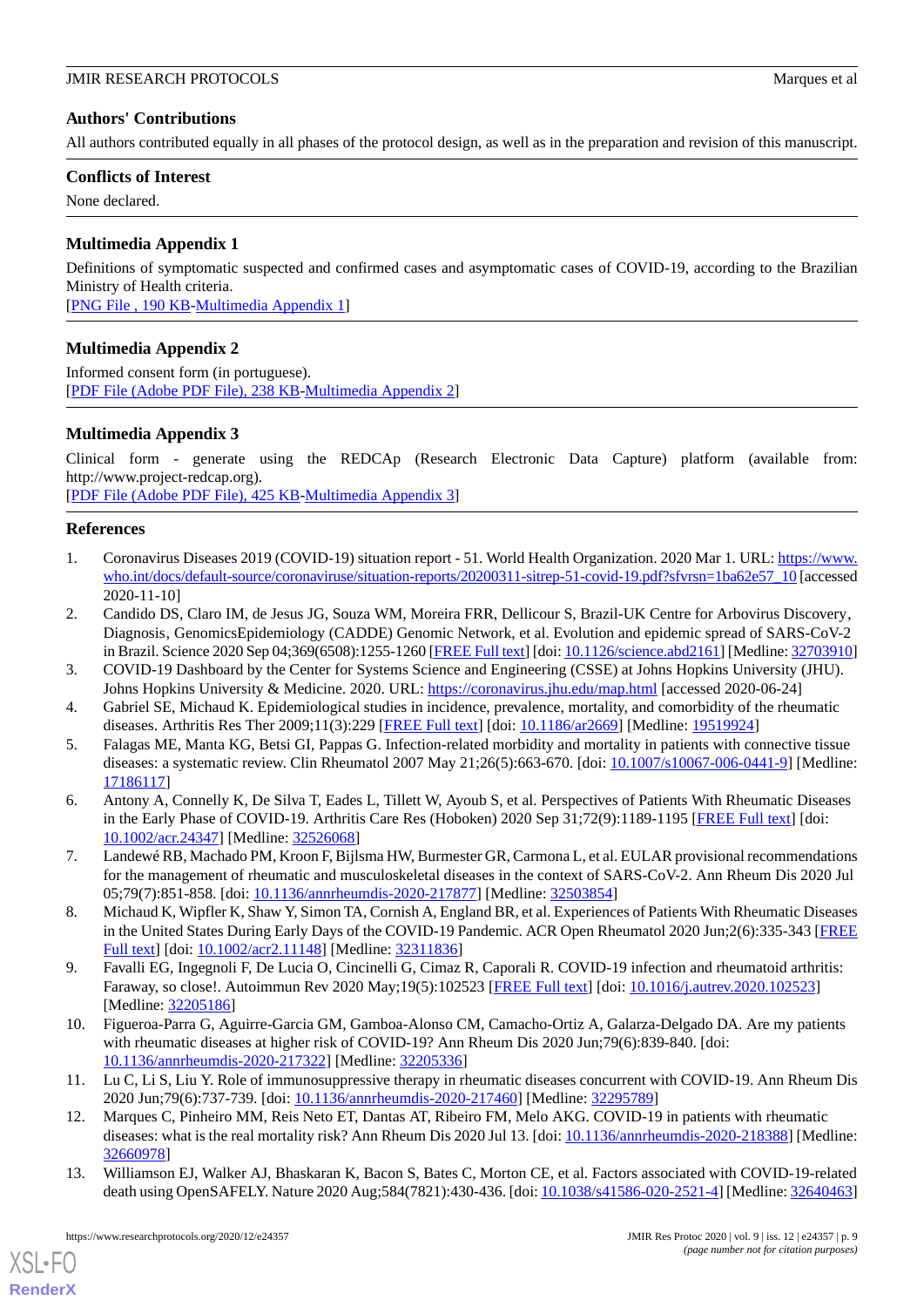- <span id="page-9-0"></span>14. Akiyama S, Hamdeh S, Micic D, Sakuraba A. Prevalence and clinical outcomes of COVID-19 in patients with autoimmune diseases: a systematic review and meta-analysis. Ann Rheum Dis 2020 Oct 13. [doi: [10.1136/annrheumdis-2020-218946](http://dx.doi.org/10.1136/annrheumdis-2020-218946)] [Medline: [33051220](http://www.ncbi.nlm.nih.gov/entrez/query.fcgi?cmd=Retrieve&db=PubMed&list_uids=33051220&dopt=Abstract)]
- <span id="page-9-2"></span><span id="page-9-1"></span>15. Definição de Caso e Notificação. Ministério da Saúde – Brasil. URL: [https://coronavirus.saude.gov.br/index.php/](https://coronavirus.saude.gov.br/index.php/definicao-de-caso-e-notificacao) [definicao-de-caso-e-notificacao](https://coronavirus.saude.gov.br/index.php/definicao-de-caso-e-notificacao) [accessed 2020-07-27]
- 16. Aletaha D, Neogi T, Silman AJ, Funovits J, Felson DT, Bingham CO, et al. 2010 Rheumatoid arthritis classification criteria: an American College of Rheumatology/European League Against Rheumatism collaborative initiative. Arthritis Rheum 2010 Sep;62(9):2569-2581 [\[FREE Full text\]](http://dx.doi.org/10.1002/art.27584) [doi: [10.1002/art.27584](http://dx.doi.org/10.1002/art.27584)] [Medline: [20872595](http://www.ncbi.nlm.nih.gov/entrez/query.fcgi?cmd=Retrieve&db=PubMed&list_uids=20872595&dopt=Abstract)]
- <span id="page-9-4"></span><span id="page-9-3"></span>17. Arnett FC, Edworthy SM, Bloch DA, McShane DJ, Fries JF, Cooper NS, et al. The American Rheumatism Association 1987 revised criteria for the classification of rheumatoid arthritis. Arthritis Rheum 1988 Mar;31(3):315-324. [doi: [10.1002/art.1780310302\]](http://dx.doi.org/10.1002/art.1780310302) [Medline: [3358796\]](http://www.ncbi.nlm.nih.gov/entrez/query.fcgi?cmd=Retrieve&db=PubMed&list_uids=3358796&dopt=Abstract)
- <span id="page-9-5"></span>18. Hochberg MC. Updating the American College of Rheumatology revised criteria for the classification of systemic lupus erythematosus. Arthritis Rheum 1997 Sep;40(9):1725. [doi: [10.1002/art.1780400928](http://dx.doi.org/10.1002/art.1780400928)] [Medline: [9324032](http://www.ncbi.nlm.nih.gov/entrez/query.fcgi?cmd=Retrieve&db=PubMed&list_uids=9324032&dopt=Abstract)]
- <span id="page-9-6"></span>19. Petri M, Orbai A, Alarcón GS, Gordon C, Merrill JT, Fortin PR, et al. Derivation and validation of the Systemic Lupus International Collaborating Clinics classification criteria for systemic lupus erythematosus. Arthritis Rheum 2012 Aug;64(8):2677-2686 [\[FREE Full text](https://doi.org/10.1002/art.34473)] [doi: [10.1002/art.34473](http://dx.doi.org/10.1002/art.34473)] [Medline: [22553077\]](http://www.ncbi.nlm.nih.gov/entrez/query.fcgi?cmd=Retrieve&db=PubMed&list_uids=22553077&dopt=Abstract)
- <span id="page-9-7"></span>20. Shiboski SC, Shiboski CH, Criswell LA, Baer AN, Challacombe S, Lanfranchi H, Sjögren's International Collaborative Clinical Alliance (SICCA) Research Groups. American College of Rheumatology classification criteria for Sjögren's syndrome: a data-driven, expert consensus approach in the Sjögren's International Collaborative Clinical Alliance cohort. Arthritis Care Res (Hoboken) 2012 Apr;64(4):475-487 [[FREE Full text](https://doi.org/10.1002/acr.21591)] [doi: [10.1002/acr.21591](http://dx.doi.org/10.1002/acr.21591)] [Medline: [22563590\]](http://www.ncbi.nlm.nih.gov/entrez/query.fcgi?cmd=Retrieve&db=PubMed&list_uids=22563590&dopt=Abstract)
- <span id="page-9-8"></span>21. van den Hoogen F, Khanna D, Fransen J, Johnson SR, Baron M, Tyndall A, et al. 2013 classification criteria for systemic sclerosis: an American College of Rheumatology/European League against Rheumatism collaborative initiative. Arthritis Rheum 2013 Nov;65(11):2737-2747 [[FREE Full text](https://doi.org/10.1002/art.38098)] [doi: [10.1002/art.38098\]](http://dx.doi.org/10.1002/art.38098) [Medline: [24122180\]](http://www.ncbi.nlm.nih.gov/entrez/query.fcgi?cmd=Retrieve&db=PubMed&list_uids=24122180&dopt=Abstract)
- <span id="page-9-9"></span>22. Lundberg IE, Bottai M, Tjärnlund A. Response to: 'Performance of the 2017 European League Against Rheumatism/American College of Rheumatology classification criteria for adult and juvenile idiopathic inflammatory myopathies in clinical practice' by Hočevar. Ann Rheum Dis 2018 Dec 09;77(12):e91-e91. [doi: [10.1136/annrheumdis-2017-212786](http://dx.doi.org/10.1136/annrheumdis-2017-212786)] [Medline: [29317406](http://www.ncbi.nlm.nih.gov/entrez/query.fcgi?cmd=Retrieve&db=PubMed&list_uids=29317406&dopt=Abstract)]
- 23. Rudwaleit M, van der Heijde D, Landewé R, Akkoc N, Brandt J, Chou CT, et al. The Assessment of SpondyloArthritis International Society classification criteria for peripheral spondyloarthritis and for spondyloarthritis in general. Ann Rheum Dis 2011 Jan 24;70(1):25-31. [doi: [10.1136/ard.2010.133645](http://dx.doi.org/10.1136/ard.2010.133645)] [Medline: [21109520](http://www.ncbi.nlm.nih.gov/entrez/query.fcgi?cmd=Retrieve&db=PubMed&list_uids=21109520&dopt=Abstract)]
- <span id="page-9-10"></span>24. Rudwaleit M, van der Heijde D, Landewé R, Listing J, Akkoc N, Brandt J, et al. The development of Assessment of SpondyloArthritis international Society classification criteria for axial spondyloarthritis (part II): validation and final selection. Ann Rheum Dis 2009 Jun;68(6):777-783. [doi: [10.1136/ard.2009.108233\]](http://dx.doi.org/10.1136/ard.2009.108233) [Medline: [19297344\]](http://www.ncbi.nlm.nih.gov/entrez/query.fcgi?cmd=Retrieve&db=PubMed&list_uids=19297344&dopt=Abstract)
- <span id="page-9-12"></span><span id="page-9-11"></span>25. van der Linden S, Valkenburg HA, Cats A. Evaluation of diagnostic criteria for ankylosing spondylitis. A proposal for modification of the New York criteria. Arthritis Rheum 1984 Apr;27(4):361-368. [doi: [10.1002/art.1780270401\]](http://dx.doi.org/10.1002/art.1780270401) [Medline: [6231933\]](http://www.ncbi.nlm.nih.gov/entrez/query.fcgi?cmd=Retrieve&db=PubMed&list_uids=6231933&dopt=Abstract)
- <span id="page-9-13"></span>26. Orchard TR, Wordsworth BP, Jewell DP. Peripheral arthropathies in inflammatory bowel disease: their articular distribution and natural history. Gut 1998 Mar;42(3):387-391 [[FREE Full text](https://gut.bmj.com/lookup/pmidlookup?view=long&pmid=9577346)] [doi: [10.1136/gut.42.3.387](http://dx.doi.org/10.1136/gut.42.3.387)] [Medline: [9577346\]](http://www.ncbi.nlm.nih.gov/entrez/query.fcgi?cmd=Retrieve&db=PubMed&list_uids=9577346&dopt=Abstract)
- <span id="page-9-14"></span>27. Taylor W, Gladman D, Helliwell P, Marchesoni A, Mease P, Mielants H, CASPAR Study Group. Classification criteria for psoriatic arthritis: development of new criteria from a large international study. Arthritis Rheum 2006 Aug;54(8):2665-2673 [\[FREE Full text](https://doi.org/10.1002/art.21972)] [doi: [10.1002/art.21972](http://dx.doi.org/10.1002/art.21972)] [Medline: [16871531\]](http://www.ncbi.nlm.nih.gov/entrez/query.fcgi?cmd=Retrieve&db=PubMed&list_uids=16871531&dopt=Abstract)
- <span id="page-9-15"></span>28. Heinle R, Chang C. Diagnostic criteria for sarcoidosis. Autoimmun Rev 2014;13(4-5):383-387. [doi: [10.1016/j.autrev.2014.01.035\]](http://dx.doi.org/10.1016/j.autrev.2014.01.035) [Medline: [24424172](http://www.ncbi.nlm.nih.gov/entrez/query.fcgi?cmd=Retrieve&db=PubMed&list_uids=24424172&dopt=Abstract)]
- <span id="page-9-16"></span>29. Miyakis S, Lockshin MD, Atsumi T, Branch DW, Brey RL, Cervera R, et al. International consensus statement on an update of the classification criteria for definite antiphospholipid syndrome (APS). J Thromb Haemost 2006 Feb;4(2):295-306 [[FREE Full text](https://doi.org/10.1111/j.1538-7836.2006.01753.x)] [doi: [10.1111/j.1538-7836.2006.01753.x\]](http://dx.doi.org/10.1111/j.1538-7836.2006.01753.x) [Medline: [16420554\]](http://www.ncbi.nlm.nih.gov/entrez/query.fcgi?cmd=Retrieve&db=PubMed&list_uids=16420554&dopt=Abstract)
- <span id="page-9-17"></span>30. International Team for the Revision of the International Criteria for Behçet's Disease (ITR-ICBD). The International Criteria for Behçet's Disease (ICBD): a collaborative study of 27 countries on the sensitivity and specificity of the new criteria. J Eur Acad Dermatol Venereol 2014 Mar;28(3):338-347. [doi: [10.1111/jdv.12107](http://dx.doi.org/10.1111/jdv.12107)] [Medline: [23441863](http://www.ncbi.nlm.nih.gov/entrez/query.fcgi?cmd=Retrieve&db=PubMed&list_uids=23441863&dopt=Abstract)]
- <span id="page-9-19"></span><span id="page-9-18"></span>31. Kasukawa R. Mixed connective tissue disease. Intern Med 1999 May;38(5):386-393 [[FREE Full text\]](https://joi.jlc.jst.go.jp/JST.Journalarchive/internalmedicine1992/38.386?from=PubMed) [doi: [10.2169/internalmedicine.38.386](http://dx.doi.org/10.2169/internalmedicine.38.386)] [Medline: [10397074\]](http://www.ncbi.nlm.nih.gov/entrez/query.fcgi?cmd=Retrieve&db=PubMed&list_uids=10397074&dopt=Abstract)
- 32. Arend WP, Michel BA, Bloch DA, Hunder GG, Calabrese LH, Edworthy SM, et al. The American College of Rheumatology 1990 criteria for the classification of Takayasu arteritis. Arthritis Rheum 1990 Aug;33(8):1129-1134. [doi: [10.1002/art.1780330811\]](http://dx.doi.org/10.1002/art.1780330811) [Medline: [1975175\]](http://www.ncbi.nlm.nih.gov/entrez/query.fcgi?cmd=Retrieve&db=PubMed&list_uids=1975175&dopt=Abstract)
- 33. Sharma BK, Jain S, Suri S, Numano F. Diagnostic criteria for Takayasu arteritis. International Journal of Cardiology 1996 Aug;54:S141-S147. [doi: [10.1016/s0167-5273\(96\)88783-3\]](http://dx.doi.org/10.1016/s0167-5273(96)88783-3) [Medline: [9119516](http://www.ncbi.nlm.nih.gov/entrez/query.fcgi?cmd=Retrieve&db=PubMed&list_uids=9119516&dopt=Abstract)]
- 34. Hunder GG, Bloch DA, Michel BA, Stevens MB, Arend WP, Calabrese LH, et al. The American College of Rheumatology 1990 criteria for the classification of giant cell arteritis. Arthritis Rheum 1990 Aug;33(8):1122-1128. [doi: [10.1002/art.1780330810\]](http://dx.doi.org/10.1002/art.1780330810) [Medline: [2202311\]](http://www.ncbi.nlm.nih.gov/entrez/query.fcgi?cmd=Retrieve&db=PubMed&list_uids=2202311&dopt=Abstract)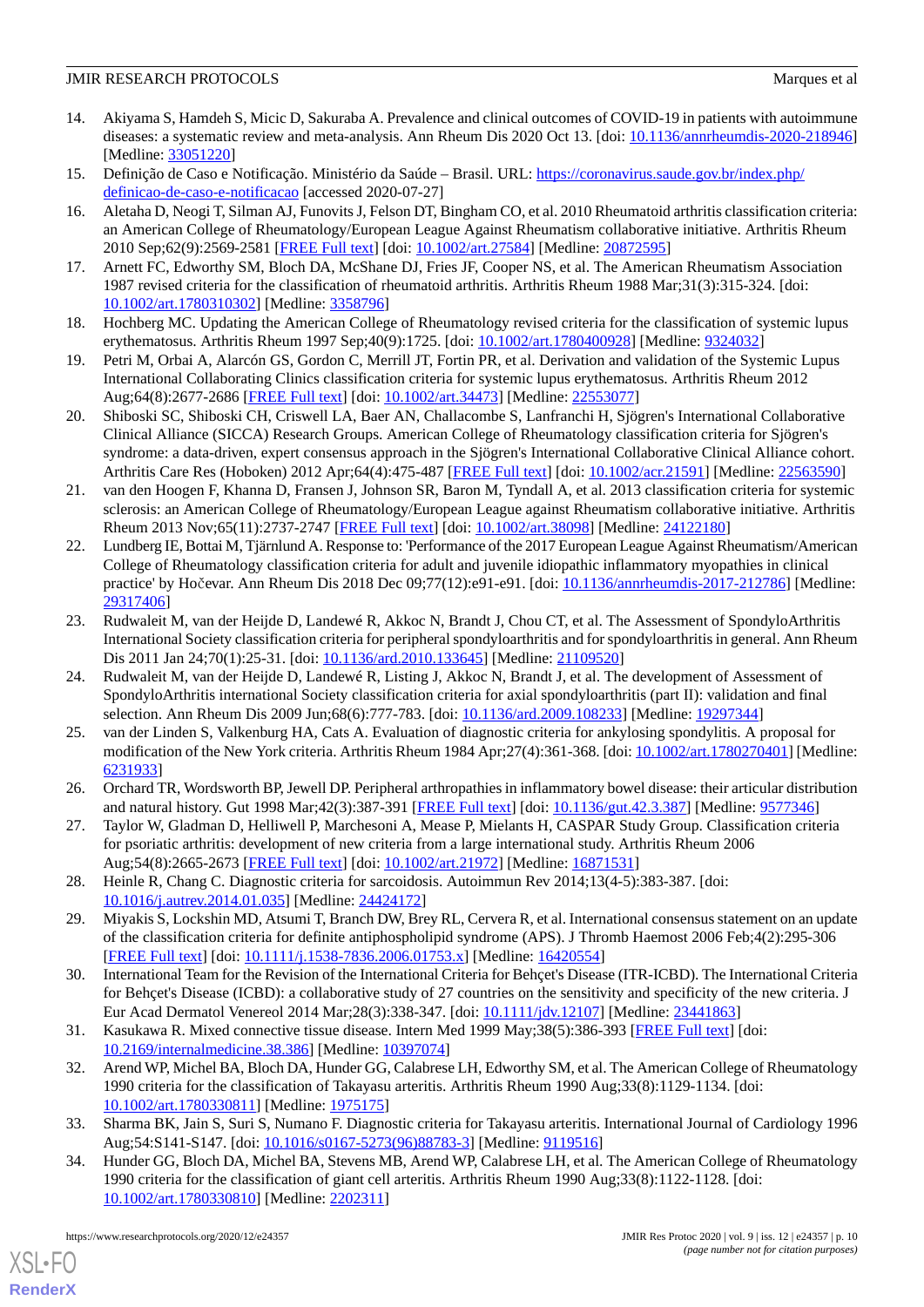- <span id="page-10-0"></span>35. Watts R, Lane S, Hanslik T, Hauser T, Hellmich B, Koldingsnes W, et al. Development and validation of a consensus methodology for the classification of the ANCA-associated vasculitides and polyarteritis nodosa for epidemiological studies. Ann Rheum Dis 2007 Feb;66(2):222-227 [[FREE Full text](http://europepmc.org/abstract/MED/16901958)] [doi: [10.1136/ard.2006.054593\]](http://dx.doi.org/10.1136/ard.2006.054593) [Medline: [16901958](http://www.ncbi.nlm.nih.gov/entrez/query.fcgi?cmd=Retrieve&db=PubMed&list_uids=16901958&dopt=Abstract)]
- 36. Lightfoot RW, Michel BA, Bloch DA, Hunder GG, Zvaifler NJ, McShane DJ, et al. The American College of Rheumatology 1990 criteria for the classification of polyarteritis nodosa. Arthritis Rheum 1990 Aug;33(8):1088-1093. [doi: [10.1002/art.1780330805\]](http://dx.doi.org/10.1002/art.1780330805) [Medline: [1975174\]](http://www.ncbi.nlm.nih.gov/entrez/query.fcgi?cmd=Retrieve&db=PubMed&list_uids=1975174&dopt=Abstract)
- 37. Leavitt RY, Fauci AS, Bloch DA, Michel BA, Hunder GG, Arend WP, et al. The American College of Rheumatology 1990 criteria for the classification of Wegener's granulomatosis. Arthritis Rheum 1990 Aug;33(8):1101-1107. [doi: [10.1002/art.1780330807\]](http://dx.doi.org/10.1002/art.1780330807) [Medline: [2202308\]](http://www.ncbi.nlm.nih.gov/entrez/query.fcgi?cmd=Retrieve&db=PubMed&list_uids=2202308&dopt=Abstract)
- <span id="page-10-2"></span><span id="page-10-1"></span>38. Masi AT, Hunder GG, Lie JT, Michel BA, Bloch DA, Arend WP, et al. The American College of Rheumatology 1990 criteria for the classification of Churg-Strauss syndrome (allergic granulomatosis and angiitis). Arthritis Rheum 1990 Aug;33(8):1094-1100. [doi: [10.1002/art.1780330806](http://dx.doi.org/10.1002/art.1780330806)] [Medline: [2202307\]](http://www.ncbi.nlm.nih.gov/entrez/query.fcgi?cmd=Retrieve&db=PubMed&list_uids=2202307&dopt=Abstract)
- <span id="page-10-3"></span>39. Martini A, Ravelli A, Avcin T, Beresford MW, Burgos-Vargas R, Cuttica R, Pediatric Rheumatology International Trials Organization (PRINTO). Toward New Classification Criteria for Juvenile Idiopathic Arthritis: First Steps, Pediatric Rheumatology International Trials Organization International Consensus. J Rheumatol 2019 Feb;46(2):190-197 [[FREE](http://www.jrheum.org/lookup/pmidlookup?view=long&pmid=30275259) [Full text\]](http://www.jrheum.org/lookup/pmidlookup?view=long&pmid=30275259) [doi: [10.3899/jrheum.180168](http://dx.doi.org/10.3899/jrheum.180168)] [Medline: [30275259](http://www.ncbi.nlm.nih.gov/entrez/query.fcgi?cmd=Retrieve&db=PubMed&list_uids=30275259&dopt=Abstract)]
- <span id="page-10-4"></span>40. Smolen JS, Aletaha D. Scores for all seasons: SDAI and CDAI. Clin Exp Rheumatol 2014;32(5 Suppl 85):S-75. [Medline: [25365093](http://www.ncbi.nlm.nih.gov/entrez/query.fcgi?cmd=Retrieve&db=PubMed&list_uids=25365093&dopt=Abstract)]
- <span id="page-10-5"></span>41. Machado PM, Landewé R, Heijde DVD, Assessment of SpondyloArthritis international Society (ASAS). Ankylosing Spondylitis Disease Activity Score (ASDAS): 2018 update of the nomenclature for disease activity states. Ann Rheum Dis 2018 Oct;77(10):1539-1540. [doi: [10.1136/annrheumdis-2018-213184](http://dx.doi.org/10.1136/annrheumdis-2018-213184)] [Medline: [29453216\]](http://www.ncbi.nlm.nih.gov/entrez/query.fcgi?cmd=Retrieve&db=PubMed&list_uids=29453216&dopt=Abstract)
- <span id="page-10-6"></span>42. Garrett S, Jenkinson T, Kennedy LG, Whitelock H, Gaisford P, Calin A. A new approach to defining disease status in ankylosing spondylitis: the Bath Ankylosing Spondylitis Disease Activity Index. J Rheumatol 1994 Dec;21(12):2286-2291. [Medline: **7699630**]
- <span id="page-10-7"></span>43. Langley RG, Ellis CN. Evaluating psoriasis with Psoriasis Area and Severity Index, Psoriasis Global Assessment, and Lattice System Physician's Global Assessment. J Am Acad Dermatol 2004 Oct;51(4):563-569. [doi: [10.1016/j.jaad.2004.04.012](http://dx.doi.org/10.1016/j.jaad.2004.04.012)] [Medline: [15389191](http://www.ncbi.nlm.nih.gov/entrez/query.fcgi?cmd=Retrieve&db=PubMed&list_uids=15389191&dopt=Abstract)]
- <span id="page-10-9"></span><span id="page-10-8"></span>44. Eberl G, Studnicka-Benke A, Hitzelhammer H, Gschnait F, Smolen JS. Development of a disease activity index for the assessment of reactive arthritis (DAREA). Rheumatology (Oxford) 2000 Feb;39(2):148-155. [doi: [10.1093/rheumatology/39.2.148](http://dx.doi.org/10.1093/rheumatology/39.2.148)] [Medline: [10725064\]](http://www.ncbi.nlm.nih.gov/entrez/query.fcgi?cmd=Retrieve&db=PubMed&list_uids=10725064&dopt=Abstract)
- <span id="page-10-10"></span>45. Coates LC, Fransen J, Helliwell PS. Defining minimal disease activity in psoriatic arthritis: a proposed objective target for treatment. Ann Rheum Dis 2010 Jan;69(1):48-53. [doi: [10.1136/ard.2008.102053\]](http://dx.doi.org/10.1136/ard.2008.102053) [Medline: [19147615](http://www.ncbi.nlm.nih.gov/entrez/query.fcgi?cmd=Retrieve&db=PubMed&list_uids=19147615&dopt=Abstract)]
- 46. Gladman DD, Ibañez D, Urowitz MB. Systemic lupus erythematosus disease activity index 2000. J Rheumatol 2002 Feb; 29(2): 288-291. [Medline: [11838846](http://www.ncbi.nlm.nih.gov/entrez/query.fcgi?cmd=Retrieve&db=PubMed&list_uids=11838846&dopt=Abstract)]
- <span id="page-10-11"></span>47. Uribe AG, Vilá LM, McGwin G, Sanchez ML, Reveille JD, Alarcón GS. The Systemic Lupus Activity Measure-revised, the Mexican Systemic Lupus Erythematosus Disease Activity Index (SLEDAI), and a modified SLEDAI-2K are adequate instruments to measure disease activity in systemic lupus erythematosus. J Rheumatol 2004 Oct;31(10):1934-1940. [Medline: [15468356](http://www.ncbi.nlm.nih.gov/entrez/query.fcgi?cmd=Retrieve&db=PubMed&list_uids=15468356&dopt=Abstract)]
- <span id="page-10-13"></span><span id="page-10-12"></span>48. Seror R, Bowman SJ, Brito-Zeron P, Theander E, Bootsma H, Tzioufas A, et al. EULAR Sjögren's syndrome disease activity index (ESSDAI): a user guide. RMD Open 2015;1(1):e000022 [\[FREE Full text](https://rmdopen.bmj.com/lookup/pmidlookup?view=long&pmid=26509054)] [doi: [10.1136/rmdopen-2014-000022\]](http://dx.doi.org/10.1136/rmdopen-2014-000022) [Medline: [26509054](http://www.ncbi.nlm.nih.gov/entrez/query.fcgi?cmd=Retrieve&db=PubMed&list_uids=26509054&dopt=Abstract)]
- <span id="page-10-14"></span>49. Khanna D, Merkel PA. Outcome measures in systemic sclerosis: an update on instruments and current research. Curr Rheumatol Rep 2007 May;9(2):151-157. [doi: [10.1007/s11926-007-0010-5](http://dx.doi.org/10.1007/s11926-007-0010-5)] [Medline: [17502046](http://www.ncbi.nlm.nih.gov/entrez/query.fcgi?cmd=Retrieve&db=PubMed&list_uids=17502046&dopt=Abstract)]
- <span id="page-10-15"></span>50. Neves FS, Moraes JCB, Kowalski SC, Goldenstein-Schainberg C, Lage LV, Gonçalves CR. Cross-cultural adaptation of the Behçet's Disease Current Activity Form (BDCAF) to Brazilian Portuguese language. Clin Rheumatol 2007 Aug;26(8):1263-1267. [doi: [10.1007/s10067-006-0484-y\]](http://dx.doi.org/10.1007/s10067-006-0484-y) [Medline: [17180637\]](http://www.ncbi.nlm.nih.gov/entrez/query.fcgi?cmd=Retrieve&db=PubMed&list_uids=17180637&dopt=Abstract)
- <span id="page-10-17"></span><span id="page-10-16"></span>51. Baschung Pfister P, de Bruin ED, Sterkele I, Maurer B, de Bie RA, Knols RH. Manual muscle testing and hand-held dynamometry in people with inflammatory myopathy: An intra- and interrater reliability and validity study. PLoS One 2018;13(3):e0194531 [\[FREE Full text](https://dx.plos.org/10.1371/journal.pone.0194531)] [doi: [10.1371/journal.pone.0194531\]](http://dx.doi.org/10.1371/journal.pone.0194531) [Medline: [29596450\]](http://www.ncbi.nlm.nih.gov/entrez/query.fcgi?cmd=Retrieve&db=PubMed&list_uids=29596450&dopt=Abstract)
- <span id="page-10-18"></span>52. Fries JF, Spitz P, Kraines RG, Holman HR. Measurement of patient outcome in arthritis. Arthritis Rheum 1980 Feb;23(2):137-145. [doi: [10.1002/art.1780230202\]](http://dx.doi.org/10.1002/art.1780230202) [Medline: [7362664\]](http://www.ncbi.nlm.nih.gov/entrez/query.fcgi?cmd=Retrieve&db=PubMed&list_uids=7362664&dopt=Abstract)
- 53. Luqmani R, Bacon P, Moots R, Janssen B, Pall A, Emery P, et al. Birmingham Vasculitis Activity Score (BVAS) in systemic necrotizing vasculitis. QJM 1994 Nov;87(11):671-678. [Medline: [7820541](http://www.ncbi.nlm.nih.gov/entrez/query.fcgi?cmd=Retrieve&db=PubMed&list_uids=7820541&dopt=Abstract)]
- 54. Guillevin L, Lhote F, Gayraud M, Cohen P, Jarrousse B, Lortholary O, et al. Prognostic factors in polyarteritis nodosa and Churg-Strauss syndrome. A prospective study in 342 patients. Medicine (Baltimore) 1996 Jan;75(1):17-28 [\[FREE Full](https://doi.org/10.1097/00005792-199601000-00003) [text](https://doi.org/10.1097/00005792-199601000-00003)] [doi: [10.1097/00005792-199601000-00003](http://dx.doi.org/10.1097/00005792-199601000-00003)] [Medline: [8569467](http://www.ncbi.nlm.nih.gov/entrez/query.fcgi?cmd=Retrieve&db=PubMed&list_uids=8569467&dopt=Abstract)]
- 55. Becker RC. COVID-19 update: Covid-19-associated coagulopathy. J Thromb Thrombolysis 2020 Jul;50(1):54-67 [[FREE](http://europepmc.org/abstract/MED/32415579) [Full text\]](http://europepmc.org/abstract/MED/32415579) [doi: [10.1007/s11239-020-02134-3](http://dx.doi.org/10.1007/s11239-020-02134-3)] [Medline: [32415579](http://www.ncbi.nlm.nih.gov/entrez/query.fcgi?cmd=Retrieve&db=PubMed&list_uids=32415579&dopt=Abstract)]